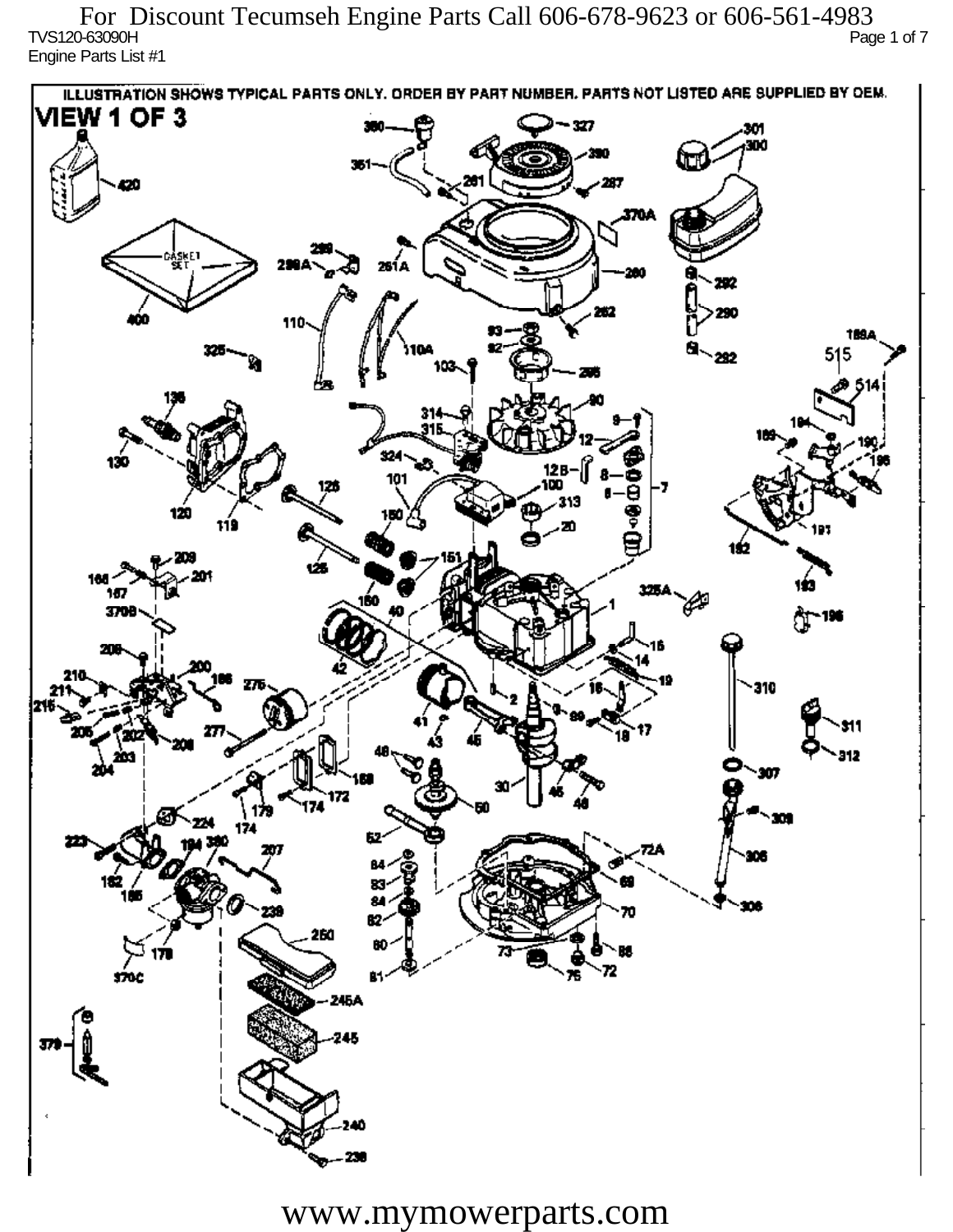| <b>RPMHigh</b><br><b>RPMLow</b><br>2000 to 2300<br>1 33968B<br>Cylinder (Incl. 2 & 20)<br>2 26727<br>2 Dowel Pin<br>6 33734<br><b>Breather Element</b><br>7 34214A<br>Breather Ass'y. (Incl. 6, 8, 9 & 12)<br>8 33735<br>* Breather Gasket<br>9 30200<br>2 Screw, 10-24 x 9/16"<br>12 33886<br><b>Breather Tube</b><br>14 28277<br>Washer<br>1<br>15 30589<br>Governor Rod (Incl. 14)<br>16 31383A<br>Governor Lever<br>17 31335<br>Governor Lever Clamp<br>18 650548<br>Screw, 8-32 x 5/16"<br>19 31361<br><b>Extension Spring</b><br>20 32600<br>Oil Seal<br>30 34570A<br>Crankshaft<br>40 34535<br>Piston, Pin & Ring Set (Std.)<br>40 34536<br>Piston, Pin & Ring Set (.010" OS)<br>40 34537<br>Piston, Pin & Ring Set (.020" OS)<br>41 33562B<br>Piston & Pin Ass'y. (Std.) (Incl. 43)<br>41 33563B<br>Piston & Pin Ass'y. (.010" OS) (Incl. 43)<br>41 33564B<br>Piston & Pin Ass'y. (.020" OS) (Incl. 43)<br>42 33567<br>Ring Set (Std.)<br>42 33568<br>Ring Set (.010" OS)<br>42 33569<br>Ring Set (.020" OS)<br>43 20381<br>2 Piston Pin Retaining Ring<br>45 32875<br>Connecting Rod Ass'y. (Incl. 46)<br>46 32610A<br>2 Connecting Rod Bolt<br>48 27241<br>2 Valve Lifter<br>50 33553<br>Camshaft (MCR)<br>52 29914<br>Oil Pump Ass'y.<br>69 35261<br>* Mounting Flange Gasket<br>70 34311D<br>Mounting Flange (Incl. 72, 75 & 80)<br>72A 9556<br>Oil Drain Plug<br>72 36083<br>Oil Drain Plug<br>75 27897<br>1 Oil Seal<br>80 30574A<br>Governor Shaft<br>81 30590A<br>Washer<br>82 30591<br>Governor Gear Ass'y. (Incl. 81)<br>83 30588A<br>Governor Spool<br>84 29193<br>2 Retaining Ring<br>86 650488<br>6 Screw, 1/4-20 x 1-1/4"<br>89 611004<br><b>Flywheel Key</b><br>90 611112<br>Flywheel<br>92 650815<br><b>Belleville Washer</b><br>93 650816<br><b>Flywheel Nut</b><br>100 34443A<br>Solid State Ignition<br>101 610118<br><b>Spark Plug Cover</b><br>103 650814<br>2 Screw, Torx T-15, 10-24 x 1"<br>110 36230<br><b>Ground Wire</b><br>119 33554A<br>* Cylinder Head Gasket<br>120 34342<br><b>Cylinder Head</b><br>125 29313C<br>Exhaust Valve (Std.) (Incl. 151)<br>125 29315C<br>Exhaust Valve (1/32" OS) (Incl. 151)<br>126 29314B<br>Intake Valve (Std.) (Incl. 151)<br>126 29315C<br>Intake Valve (1/32" OS) (Incl. 151)<br>130 6021A<br>8 Screw, 5/16-18 x 1-1/2"<br>www.mymowerparts.com | Ref # Part Number | Qty Description |
|--------------------------------------------------------------------------------------------------------------------------------------------------------------------------------------------------------------------------------------------------------------------------------------------------------------------------------------------------------------------------------------------------------------------------------------------------------------------------------------------------------------------------------------------------------------------------------------------------------------------------------------------------------------------------------------------------------------------------------------------------------------------------------------------------------------------------------------------------------------------------------------------------------------------------------------------------------------------------------------------------------------------------------------------------------------------------------------------------------------------------------------------------------------------------------------------------------------------------------------------------------------------------------------------------------------------------------------------------------------------------------------------------------------------------------------------------------------------------------------------------------------------------------------------------------------------------------------------------------------------------------------------------------------------------------------------------------------------------------------------------------------------------------------------------------------------------------------------------------------------------------------------------------------------------------------------------------------------------------------------------------------------------------------------------------------------------------------------------------------------------------------------------------------------------------------------------------------------------------------------------------------------------------------------------------------------------|-------------------|-----------------|
|                                                                                                                                                                                                                                                                                                                                                                                                                                                                                                                                                                                                                                                                                                                                                                                                                                                                                                                                                                                                                                                                                                                                                                                                                                                                                                                                                                                                                                                                                                                                                                                                                                                                                                                                                                                                                                                                                                                                                                                                                                                                                                                                                                                                                                                                                                                          |                   | 3000 to 3300    |
|                                                                                                                                                                                                                                                                                                                                                                                                                                                                                                                                                                                                                                                                                                                                                                                                                                                                                                                                                                                                                                                                                                                                                                                                                                                                                                                                                                                                                                                                                                                                                                                                                                                                                                                                                                                                                                                                                                                                                                                                                                                                                                                                                                                                                                                                                                                          |                   |                 |
|                                                                                                                                                                                                                                                                                                                                                                                                                                                                                                                                                                                                                                                                                                                                                                                                                                                                                                                                                                                                                                                                                                                                                                                                                                                                                                                                                                                                                                                                                                                                                                                                                                                                                                                                                                                                                                                                                                                                                                                                                                                                                                                                                                                                                                                                                                                          |                   |                 |
|                                                                                                                                                                                                                                                                                                                                                                                                                                                                                                                                                                                                                                                                                                                                                                                                                                                                                                                                                                                                                                                                                                                                                                                                                                                                                                                                                                                                                                                                                                                                                                                                                                                                                                                                                                                                                                                                                                                                                                                                                                                                                                                                                                                                                                                                                                                          |                   |                 |
|                                                                                                                                                                                                                                                                                                                                                                                                                                                                                                                                                                                                                                                                                                                                                                                                                                                                                                                                                                                                                                                                                                                                                                                                                                                                                                                                                                                                                                                                                                                                                                                                                                                                                                                                                                                                                                                                                                                                                                                                                                                                                                                                                                                                                                                                                                                          |                   |                 |
|                                                                                                                                                                                                                                                                                                                                                                                                                                                                                                                                                                                                                                                                                                                                                                                                                                                                                                                                                                                                                                                                                                                                                                                                                                                                                                                                                                                                                                                                                                                                                                                                                                                                                                                                                                                                                                                                                                                                                                                                                                                                                                                                                                                                                                                                                                                          |                   |                 |
|                                                                                                                                                                                                                                                                                                                                                                                                                                                                                                                                                                                                                                                                                                                                                                                                                                                                                                                                                                                                                                                                                                                                                                                                                                                                                                                                                                                                                                                                                                                                                                                                                                                                                                                                                                                                                                                                                                                                                                                                                                                                                                                                                                                                                                                                                                                          |                   |                 |
|                                                                                                                                                                                                                                                                                                                                                                                                                                                                                                                                                                                                                                                                                                                                                                                                                                                                                                                                                                                                                                                                                                                                                                                                                                                                                                                                                                                                                                                                                                                                                                                                                                                                                                                                                                                                                                                                                                                                                                                                                                                                                                                                                                                                                                                                                                                          |                   |                 |
|                                                                                                                                                                                                                                                                                                                                                                                                                                                                                                                                                                                                                                                                                                                                                                                                                                                                                                                                                                                                                                                                                                                                                                                                                                                                                                                                                                                                                                                                                                                                                                                                                                                                                                                                                                                                                                                                                                                                                                                                                                                                                                                                                                                                                                                                                                                          |                   |                 |
|                                                                                                                                                                                                                                                                                                                                                                                                                                                                                                                                                                                                                                                                                                                                                                                                                                                                                                                                                                                                                                                                                                                                                                                                                                                                                                                                                                                                                                                                                                                                                                                                                                                                                                                                                                                                                                                                                                                                                                                                                                                                                                                                                                                                                                                                                                                          |                   |                 |
|                                                                                                                                                                                                                                                                                                                                                                                                                                                                                                                                                                                                                                                                                                                                                                                                                                                                                                                                                                                                                                                                                                                                                                                                                                                                                                                                                                                                                                                                                                                                                                                                                                                                                                                                                                                                                                                                                                                                                                                                                                                                                                                                                                                                                                                                                                                          |                   |                 |
|                                                                                                                                                                                                                                                                                                                                                                                                                                                                                                                                                                                                                                                                                                                                                                                                                                                                                                                                                                                                                                                                                                                                                                                                                                                                                                                                                                                                                                                                                                                                                                                                                                                                                                                                                                                                                                                                                                                                                                                                                                                                                                                                                                                                                                                                                                                          |                   |                 |
|                                                                                                                                                                                                                                                                                                                                                                                                                                                                                                                                                                                                                                                                                                                                                                                                                                                                                                                                                                                                                                                                                                                                                                                                                                                                                                                                                                                                                                                                                                                                                                                                                                                                                                                                                                                                                                                                                                                                                                                                                                                                                                                                                                                                                                                                                                                          |                   |                 |
|                                                                                                                                                                                                                                                                                                                                                                                                                                                                                                                                                                                                                                                                                                                                                                                                                                                                                                                                                                                                                                                                                                                                                                                                                                                                                                                                                                                                                                                                                                                                                                                                                                                                                                                                                                                                                                                                                                                                                                                                                                                                                                                                                                                                                                                                                                                          |                   |                 |
|                                                                                                                                                                                                                                                                                                                                                                                                                                                                                                                                                                                                                                                                                                                                                                                                                                                                                                                                                                                                                                                                                                                                                                                                                                                                                                                                                                                                                                                                                                                                                                                                                                                                                                                                                                                                                                                                                                                                                                                                                                                                                                                                                                                                                                                                                                                          |                   |                 |
|                                                                                                                                                                                                                                                                                                                                                                                                                                                                                                                                                                                                                                                                                                                                                                                                                                                                                                                                                                                                                                                                                                                                                                                                                                                                                                                                                                                                                                                                                                                                                                                                                                                                                                                                                                                                                                                                                                                                                                                                                                                                                                                                                                                                                                                                                                                          |                   |                 |
|                                                                                                                                                                                                                                                                                                                                                                                                                                                                                                                                                                                                                                                                                                                                                                                                                                                                                                                                                                                                                                                                                                                                                                                                                                                                                                                                                                                                                                                                                                                                                                                                                                                                                                                                                                                                                                                                                                                                                                                                                                                                                                                                                                                                                                                                                                                          |                   |                 |
|                                                                                                                                                                                                                                                                                                                                                                                                                                                                                                                                                                                                                                                                                                                                                                                                                                                                                                                                                                                                                                                                                                                                                                                                                                                                                                                                                                                                                                                                                                                                                                                                                                                                                                                                                                                                                                                                                                                                                                                                                                                                                                                                                                                                                                                                                                                          |                   |                 |
|                                                                                                                                                                                                                                                                                                                                                                                                                                                                                                                                                                                                                                                                                                                                                                                                                                                                                                                                                                                                                                                                                                                                                                                                                                                                                                                                                                                                                                                                                                                                                                                                                                                                                                                                                                                                                                                                                                                                                                                                                                                                                                                                                                                                                                                                                                                          |                   |                 |
|                                                                                                                                                                                                                                                                                                                                                                                                                                                                                                                                                                                                                                                                                                                                                                                                                                                                                                                                                                                                                                                                                                                                                                                                                                                                                                                                                                                                                                                                                                                                                                                                                                                                                                                                                                                                                                                                                                                                                                                                                                                                                                                                                                                                                                                                                                                          |                   |                 |
|                                                                                                                                                                                                                                                                                                                                                                                                                                                                                                                                                                                                                                                                                                                                                                                                                                                                                                                                                                                                                                                                                                                                                                                                                                                                                                                                                                                                                                                                                                                                                                                                                                                                                                                                                                                                                                                                                                                                                                                                                                                                                                                                                                                                                                                                                                                          |                   |                 |
|                                                                                                                                                                                                                                                                                                                                                                                                                                                                                                                                                                                                                                                                                                                                                                                                                                                                                                                                                                                                                                                                                                                                                                                                                                                                                                                                                                                                                                                                                                                                                                                                                                                                                                                                                                                                                                                                                                                                                                                                                                                                                                                                                                                                                                                                                                                          |                   |                 |
|                                                                                                                                                                                                                                                                                                                                                                                                                                                                                                                                                                                                                                                                                                                                                                                                                                                                                                                                                                                                                                                                                                                                                                                                                                                                                                                                                                                                                                                                                                                                                                                                                                                                                                                                                                                                                                                                                                                                                                                                                                                                                                                                                                                                                                                                                                                          |                   |                 |
|                                                                                                                                                                                                                                                                                                                                                                                                                                                                                                                                                                                                                                                                                                                                                                                                                                                                                                                                                                                                                                                                                                                                                                                                                                                                                                                                                                                                                                                                                                                                                                                                                                                                                                                                                                                                                                                                                                                                                                                                                                                                                                                                                                                                                                                                                                                          |                   |                 |
|                                                                                                                                                                                                                                                                                                                                                                                                                                                                                                                                                                                                                                                                                                                                                                                                                                                                                                                                                                                                                                                                                                                                                                                                                                                                                                                                                                                                                                                                                                                                                                                                                                                                                                                                                                                                                                                                                                                                                                                                                                                                                                                                                                                                                                                                                                                          |                   |                 |
|                                                                                                                                                                                                                                                                                                                                                                                                                                                                                                                                                                                                                                                                                                                                                                                                                                                                                                                                                                                                                                                                                                                                                                                                                                                                                                                                                                                                                                                                                                                                                                                                                                                                                                                                                                                                                                                                                                                                                                                                                                                                                                                                                                                                                                                                                                                          |                   |                 |
|                                                                                                                                                                                                                                                                                                                                                                                                                                                                                                                                                                                                                                                                                                                                                                                                                                                                                                                                                                                                                                                                                                                                                                                                                                                                                                                                                                                                                                                                                                                                                                                                                                                                                                                                                                                                                                                                                                                                                                                                                                                                                                                                                                                                                                                                                                                          |                   |                 |
|                                                                                                                                                                                                                                                                                                                                                                                                                                                                                                                                                                                                                                                                                                                                                                                                                                                                                                                                                                                                                                                                                                                                                                                                                                                                                                                                                                                                                                                                                                                                                                                                                                                                                                                                                                                                                                                                                                                                                                                                                                                                                                                                                                                                                                                                                                                          |                   |                 |
|                                                                                                                                                                                                                                                                                                                                                                                                                                                                                                                                                                                                                                                                                                                                                                                                                                                                                                                                                                                                                                                                                                                                                                                                                                                                                                                                                                                                                                                                                                                                                                                                                                                                                                                                                                                                                                                                                                                                                                                                                                                                                                                                                                                                                                                                                                                          |                   |                 |
|                                                                                                                                                                                                                                                                                                                                                                                                                                                                                                                                                                                                                                                                                                                                                                                                                                                                                                                                                                                                                                                                                                                                                                                                                                                                                                                                                                                                                                                                                                                                                                                                                                                                                                                                                                                                                                                                                                                                                                                                                                                                                                                                                                                                                                                                                                                          |                   |                 |
|                                                                                                                                                                                                                                                                                                                                                                                                                                                                                                                                                                                                                                                                                                                                                                                                                                                                                                                                                                                                                                                                                                                                                                                                                                                                                                                                                                                                                                                                                                                                                                                                                                                                                                                                                                                                                                                                                                                                                                                                                                                                                                                                                                                                                                                                                                                          |                   |                 |
|                                                                                                                                                                                                                                                                                                                                                                                                                                                                                                                                                                                                                                                                                                                                                                                                                                                                                                                                                                                                                                                                                                                                                                                                                                                                                                                                                                                                                                                                                                                                                                                                                                                                                                                                                                                                                                                                                                                                                                                                                                                                                                                                                                                                                                                                                                                          |                   |                 |
|                                                                                                                                                                                                                                                                                                                                                                                                                                                                                                                                                                                                                                                                                                                                                                                                                                                                                                                                                                                                                                                                                                                                                                                                                                                                                                                                                                                                                                                                                                                                                                                                                                                                                                                                                                                                                                                                                                                                                                                                                                                                                                                                                                                                                                                                                                                          |                   |                 |
|                                                                                                                                                                                                                                                                                                                                                                                                                                                                                                                                                                                                                                                                                                                                                                                                                                                                                                                                                                                                                                                                                                                                                                                                                                                                                                                                                                                                                                                                                                                                                                                                                                                                                                                                                                                                                                                                                                                                                                                                                                                                                                                                                                                                                                                                                                                          |                   |                 |
|                                                                                                                                                                                                                                                                                                                                                                                                                                                                                                                                                                                                                                                                                                                                                                                                                                                                                                                                                                                                                                                                                                                                                                                                                                                                                                                                                                                                                                                                                                                                                                                                                                                                                                                                                                                                                                                                                                                                                                                                                                                                                                                                                                                                                                                                                                                          |                   |                 |
|                                                                                                                                                                                                                                                                                                                                                                                                                                                                                                                                                                                                                                                                                                                                                                                                                                                                                                                                                                                                                                                                                                                                                                                                                                                                                                                                                                                                                                                                                                                                                                                                                                                                                                                                                                                                                                                                                                                                                                                                                                                                                                                                                                                                                                                                                                                          |                   |                 |
|                                                                                                                                                                                                                                                                                                                                                                                                                                                                                                                                                                                                                                                                                                                                                                                                                                                                                                                                                                                                                                                                                                                                                                                                                                                                                                                                                                                                                                                                                                                                                                                                                                                                                                                                                                                                                                                                                                                                                                                                                                                                                                                                                                                                                                                                                                                          |                   |                 |
|                                                                                                                                                                                                                                                                                                                                                                                                                                                                                                                                                                                                                                                                                                                                                                                                                                                                                                                                                                                                                                                                                                                                                                                                                                                                                                                                                                                                                                                                                                                                                                                                                                                                                                                                                                                                                                                                                                                                                                                                                                                                                                                                                                                                                                                                                                                          |                   |                 |
|                                                                                                                                                                                                                                                                                                                                                                                                                                                                                                                                                                                                                                                                                                                                                                                                                                                                                                                                                                                                                                                                                                                                                                                                                                                                                                                                                                                                                                                                                                                                                                                                                                                                                                                                                                                                                                                                                                                                                                                                                                                                                                                                                                                                                                                                                                                          |                   |                 |
|                                                                                                                                                                                                                                                                                                                                                                                                                                                                                                                                                                                                                                                                                                                                                                                                                                                                                                                                                                                                                                                                                                                                                                                                                                                                                                                                                                                                                                                                                                                                                                                                                                                                                                                                                                                                                                                                                                                                                                                                                                                                                                                                                                                                                                                                                                                          |                   |                 |
|                                                                                                                                                                                                                                                                                                                                                                                                                                                                                                                                                                                                                                                                                                                                                                                                                                                                                                                                                                                                                                                                                                                                                                                                                                                                                                                                                                                                                                                                                                                                                                                                                                                                                                                                                                                                                                                                                                                                                                                                                                                                                                                                                                                                                                                                                                                          |                   |                 |
|                                                                                                                                                                                                                                                                                                                                                                                                                                                                                                                                                                                                                                                                                                                                                                                                                                                                                                                                                                                                                                                                                                                                                                                                                                                                                                                                                                                                                                                                                                                                                                                                                                                                                                                                                                                                                                                                                                                                                                                                                                                                                                                                                                                                                                                                                                                          |                   |                 |
|                                                                                                                                                                                                                                                                                                                                                                                                                                                                                                                                                                                                                                                                                                                                                                                                                                                                                                                                                                                                                                                                                                                                                                                                                                                                                                                                                                                                                                                                                                                                                                                                                                                                                                                                                                                                                                                                                                                                                                                                                                                                                                                                                                                                                                                                                                                          |                   |                 |
|                                                                                                                                                                                                                                                                                                                                                                                                                                                                                                                                                                                                                                                                                                                                                                                                                                                                                                                                                                                                                                                                                                                                                                                                                                                                                                                                                                                                                                                                                                                                                                                                                                                                                                                                                                                                                                                                                                                                                                                                                                                                                                                                                                                                                                                                                                                          |                   |                 |
|                                                                                                                                                                                                                                                                                                                                                                                                                                                                                                                                                                                                                                                                                                                                                                                                                                                                                                                                                                                                                                                                                                                                                                                                                                                                                                                                                                                                                                                                                                                                                                                                                                                                                                                                                                                                                                                                                                                                                                                                                                                                                                                                                                                                                                                                                                                          |                   |                 |
|                                                                                                                                                                                                                                                                                                                                                                                                                                                                                                                                                                                                                                                                                                                                                                                                                                                                                                                                                                                                                                                                                                                                                                                                                                                                                                                                                                                                                                                                                                                                                                                                                                                                                                                                                                                                                                                                                                                                                                                                                                                                                                                                                                                                                                                                                                                          |                   |                 |
|                                                                                                                                                                                                                                                                                                                                                                                                                                                                                                                                                                                                                                                                                                                                                                                                                                                                                                                                                                                                                                                                                                                                                                                                                                                                                                                                                                                                                                                                                                                                                                                                                                                                                                                                                                                                                                                                                                                                                                                                                                                                                                                                                                                                                                                                                                                          |                   |                 |
|                                                                                                                                                                                                                                                                                                                                                                                                                                                                                                                                                                                                                                                                                                                                                                                                                                                                                                                                                                                                                                                                                                                                                                                                                                                                                                                                                                                                                                                                                                                                                                                                                                                                                                                                                                                                                                                                                                                                                                                                                                                                                                                                                                                                                                                                                                                          |                   |                 |
|                                                                                                                                                                                                                                                                                                                                                                                                                                                                                                                                                                                                                                                                                                                                                                                                                                                                                                                                                                                                                                                                                                                                                                                                                                                                                                                                                                                                                                                                                                                                                                                                                                                                                                                                                                                                                                                                                                                                                                                                                                                                                                                                                                                                                                                                                                                          |                   |                 |
|                                                                                                                                                                                                                                                                                                                                                                                                                                                                                                                                                                                                                                                                                                                                                                                                                                                                                                                                                                                                                                                                                                                                                                                                                                                                                                                                                                                                                                                                                                                                                                                                                                                                                                                                                                                                                                                                                                                                                                                                                                                                                                                                                                                                                                                                                                                          |                   |                 |
|                                                                                                                                                                                                                                                                                                                                                                                                                                                                                                                                                                                                                                                                                                                                                                                                                                                                                                                                                                                                                                                                                                                                                                                                                                                                                                                                                                                                                                                                                                                                                                                                                                                                                                                                                                                                                                                                                                                                                                                                                                                                                                                                                                                                                                                                                                                          |                   |                 |
|                                                                                                                                                                                                                                                                                                                                                                                                                                                                                                                                                                                                                                                                                                                                                                                                                                                                                                                                                                                                                                                                                                                                                                                                                                                                                                                                                                                                                                                                                                                                                                                                                                                                                                                                                                                                                                                                                                                                                                                                                                                                                                                                                                                                                                                                                                                          |                   |                 |
|                                                                                                                                                                                                                                                                                                                                                                                                                                                                                                                                                                                                                                                                                                                                                                                                                                                                                                                                                                                                                                                                                                                                                                                                                                                                                                                                                                                                                                                                                                                                                                                                                                                                                                                                                                                                                                                                                                                                                                                                                                                                                                                                                                                                                                                                                                                          |                   |                 |
|                                                                                                                                                                                                                                                                                                                                                                                                                                                                                                                                                                                                                                                                                                                                                                                                                                                                                                                                                                                                                                                                                                                                                                                                                                                                                                                                                                                                                                                                                                                                                                                                                                                                                                                                                                                                                                                                                                                                                                                                                                                                                                                                                                                                                                                                                                                          |                   |                 |
|                                                                                                                                                                                                                                                                                                                                                                                                                                                                                                                                                                                                                                                                                                                                                                                                                                                                                                                                                                                                                                                                                                                                                                                                                                                                                                                                                                                                                                                                                                                                                                                                                                                                                                                                                                                                                                                                                                                                                                                                                                                                                                                                                                                                                                                                                                                          |                   |                 |
|                                                                                                                                                                                                                                                                                                                                                                                                                                                                                                                                                                                                                                                                                                                                                                                                                                                                                                                                                                                                                                                                                                                                                                                                                                                                                                                                                                                                                                                                                                                                                                                                                                                                                                                                                                                                                                                                                                                                                                                                                                                                                                                                                                                                                                                                                                                          |                   |                 |
|                                                                                                                                                                                                                                                                                                                                                                                                                                                                                                                                                                                                                                                                                                                                                                                                                                                                                                                                                                                                                                                                                                                                                                                                                                                                                                                                                                                                                                                                                                                                                                                                                                                                                                                                                                                                                                                                                                                                                                                                                                                                                                                                                                                                                                                                                                                          |                   |                 |
|                                                                                                                                                                                                                                                                                                                                                                                                                                                                                                                                                                                                                                                                                                                                                                                                                                                                                                                                                                                                                                                                                                                                                                                                                                                                                                                                                                                                                                                                                                                                                                                                                                                                                                                                                                                                                                                                                                                                                                                                                                                                                                                                                                                                                                                                                                                          |                   |                 |
|                                                                                                                                                                                                                                                                                                                                                                                                                                                                                                                                                                                                                                                                                                                                                                                                                                                                                                                                                                                                                                                                                                                                                                                                                                                                                                                                                                                                                                                                                                                                                                                                                                                                                                                                                                                                                                                                                                                                                                                                                                                                                                                                                                                                                                                                                                                          |                   |                 |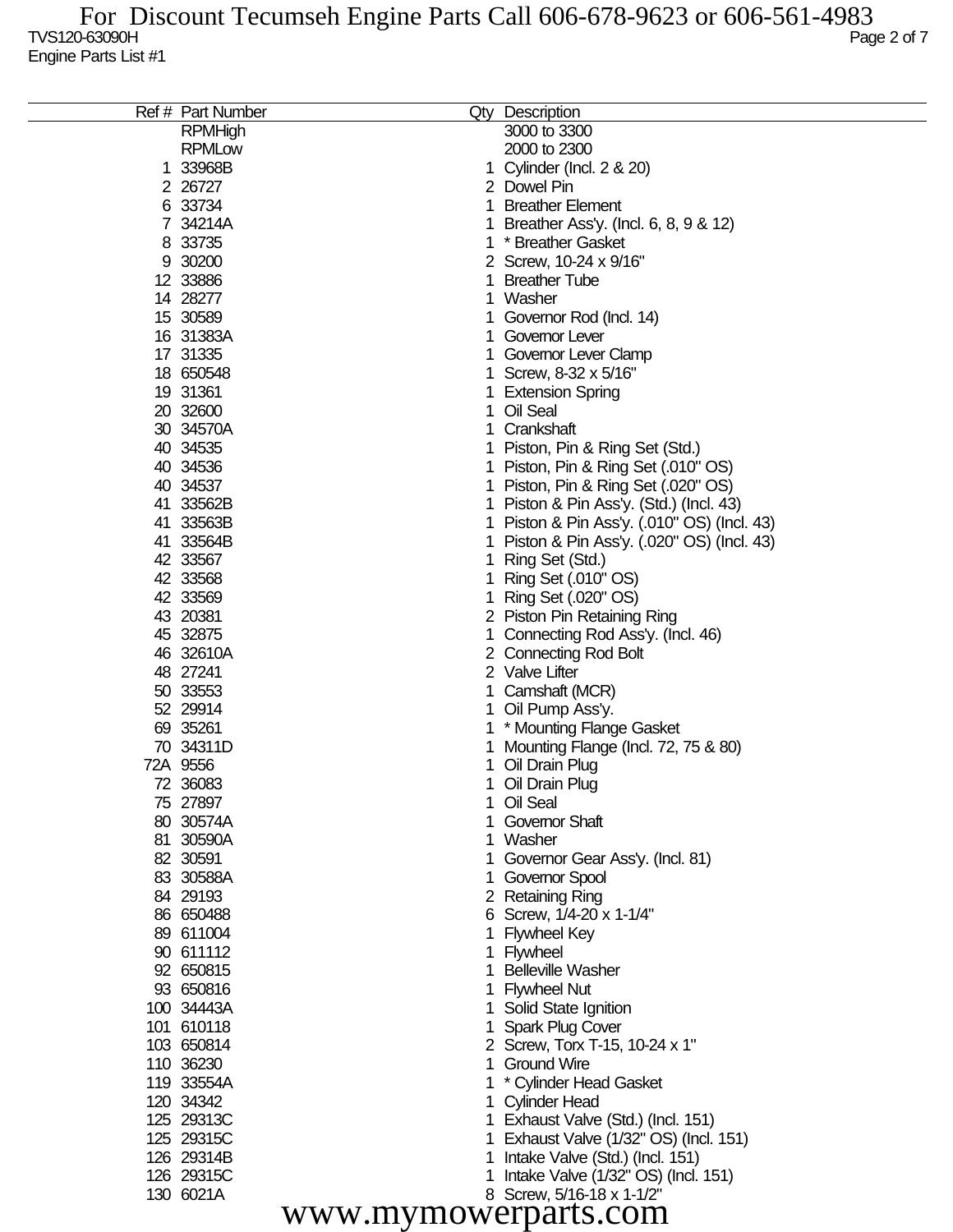| Ref # Part Number |    | Qty Description                                                                                                                                                 |
|-------------------|----|-----------------------------------------------------------------------------------------------------------------------------------------------------------------|
| 135 35395         |    | 1 Resistor Spark Plug (RJ19LM)                                                                                                                                  |
| 150 31672         |    | 2 Valve Spring                                                                                                                                                  |
| 151 31673         |    | 2 Valve Spring Cap                                                                                                                                              |
| 169 27234A        |    | * Valve Cover Gasket                                                                                                                                            |
| 172 32755         |    | <b>Valve Cover</b>                                                                                                                                              |
|                   |    |                                                                                                                                                                 |
| 174 650128        |    | 2 Screw, 10-24 x 1/2"                                                                                                                                           |
| 178 29752         |    | 2 Nut & Lock Washer, 1/4-28                                                                                                                                     |
| 179 30593         |    | <b>Retainer Clip</b>                                                                                                                                            |
| 182 6201          |    | 2 Screw, 1/4-28 x 7/8"                                                                                                                                          |
| 184 26756         |    | * Carburetor To Intake Pipe Gasket                                                                                                                              |
| 185 31384A        |    | Intake Pipe (Incl. 224)                                                                                                                                         |
| 186 34337         |    | Governor Link                                                                                                                                                   |
| 200 33131A        |    | Control Bracket (Incl. 202 thru 206)                                                                                                                            |
| 202 33802         |    | <b>Compression Spring</b>                                                                                                                                       |
| 203 31342         |    | <b>Compression Spring</b>                                                                                                                                       |
| 204 650549        |    | Screw, 5-40 x 7/16"                                                                                                                                             |
| 205 650777        |    | Screw, 6-32 x 21/32"                                                                                                                                            |
| 206 610973        |    | Terminal                                                                                                                                                        |
| 207 34336         |    | <b>Throttle Link</b>                                                                                                                                            |
| 209 30200         |    | 2 Screw, 10-24 x 9/16"                                                                                                                                          |
| 210 27793         |    |                                                                                                                                                                 |
|                   |    | Conduit Clip                                                                                                                                                    |
| 211 28942         |    | Screw, 10-32 x 3/8"                                                                                                                                             |
| 223 650451        |    | 2 Screw, 1/4-20 x 1"                                                                                                                                            |
| 224 34690A        |    | * Intake Pipe Gasket                                                                                                                                            |
| 238 650806        |    | 2 Screw, 10-32 x 5/8"                                                                                                                                           |
| 239 34338         |    | * Air Cleaner Gasket                                                                                                                                            |
| 240 34858         |    | Air Cleaner Body                                                                                                                                                |
| 245 34340         |    | <b>Air Cleaner Filter</b>                                                                                                                                       |
| 260 35484         |    | <b>Blower Housing</b>                                                                                                                                           |
| 261 30200         |    | 2 Screw, 10-24 x 9/16"                                                                                                                                          |
| 262 650831        |    | 2 Screw, 1/4-20 x 1/2"                                                                                                                                          |
| 275 391019        | 1. | Muffler                                                                                                                                                         |
| 277 650795        |    | 2 Screw, 1/4-20 x 2-1/4"                                                                                                                                        |
| 285 35000         |    | <b>Starter Cup</b>                                                                                                                                              |
| 287 650884        |    | 2 Screw, 8-32 x 1/2"                                                                                                                                            |
| 290 30705         |    | 1 Fuel Line                                                                                                                                                     |
| 292 26460         |    | 2 Fuel Line Clamp                                                                                                                                               |
| 300 34476A        |    | 1 Fuel Tank (Incl. 292 & 301)                                                                                                                                   |
| 301 33032         |    | 1 Fuel Cap                                                                                                                                                      |
| 305 35577         |    | 1 Oil Fill Tube                                                                                                                                                 |
| 306 34265         |    | 1 * "O" Ring                                                                                                                                                    |
| 307 35499         |    | "O" Ring                                                                                                                                                        |
| 309 650562        |    | 1 Screw, 10-32 x 1/2"                                                                                                                                           |
| 310 35578         |    | <b>Dipstick</b>                                                                                                                                                 |
| 313 34080         |    | Spacer                                                                                                                                                          |
| 327 35392         |    | 1 Starter Plug                                                                                                                                                  |
| 370B 34144        |    | 1 Primer Decal                                                                                                                                                  |
|                   |    |                                                                                                                                                                 |
| 370 34346         |    | 1 Lubrication Decal                                                                                                                                             |
| 370A 550223       |    | 1 Name Decal                                                                                                                                                    |
| 380 632099        |    | Carburetor (Incl. 184)                                                                                                                                          |
| 390 590688        | 1  | <b>Rewind Starter</b>                                                                                                                                           |
| 400 35997         |    | 1 * Gasket Set (Incl. items marked PK i n notes) Incl. part #'s<br>26756 (1), 27234A (1), 33554A (1), 33735 (1), 34265 (1),<br>34338 (1), 34690A (1), 35261 (1) |
| 420 730225        |    | 1 SAE 30 4-Cycle Engine Oil (Quart)                                                                                                                             |

www.mymowerparts.com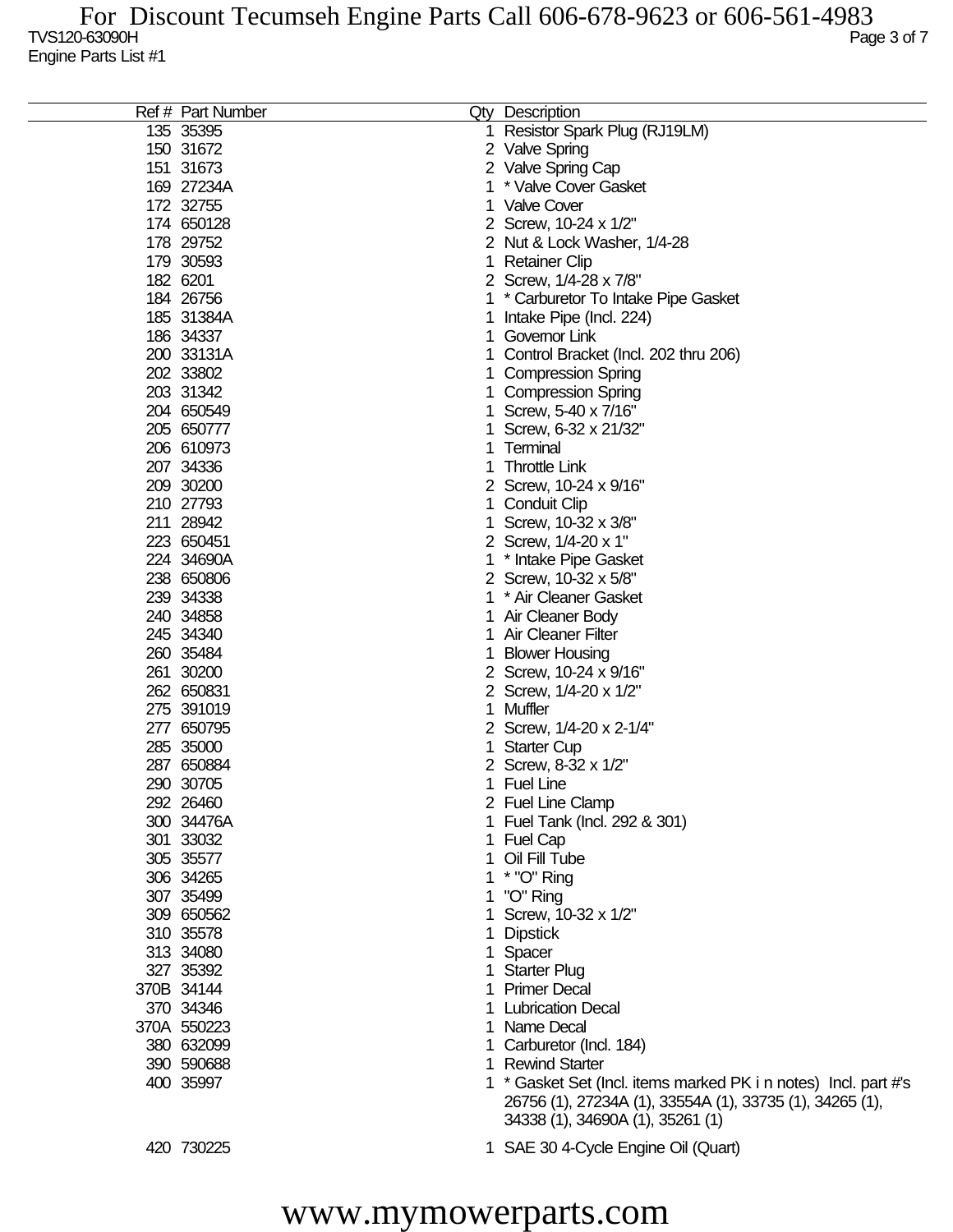TVS120-63090H Page 4 of 7 Engine Parts List #2 For Discount Tecumseh Engine Parts Call 606-678-9623 or 606-561-4983



www.mymowerparts.com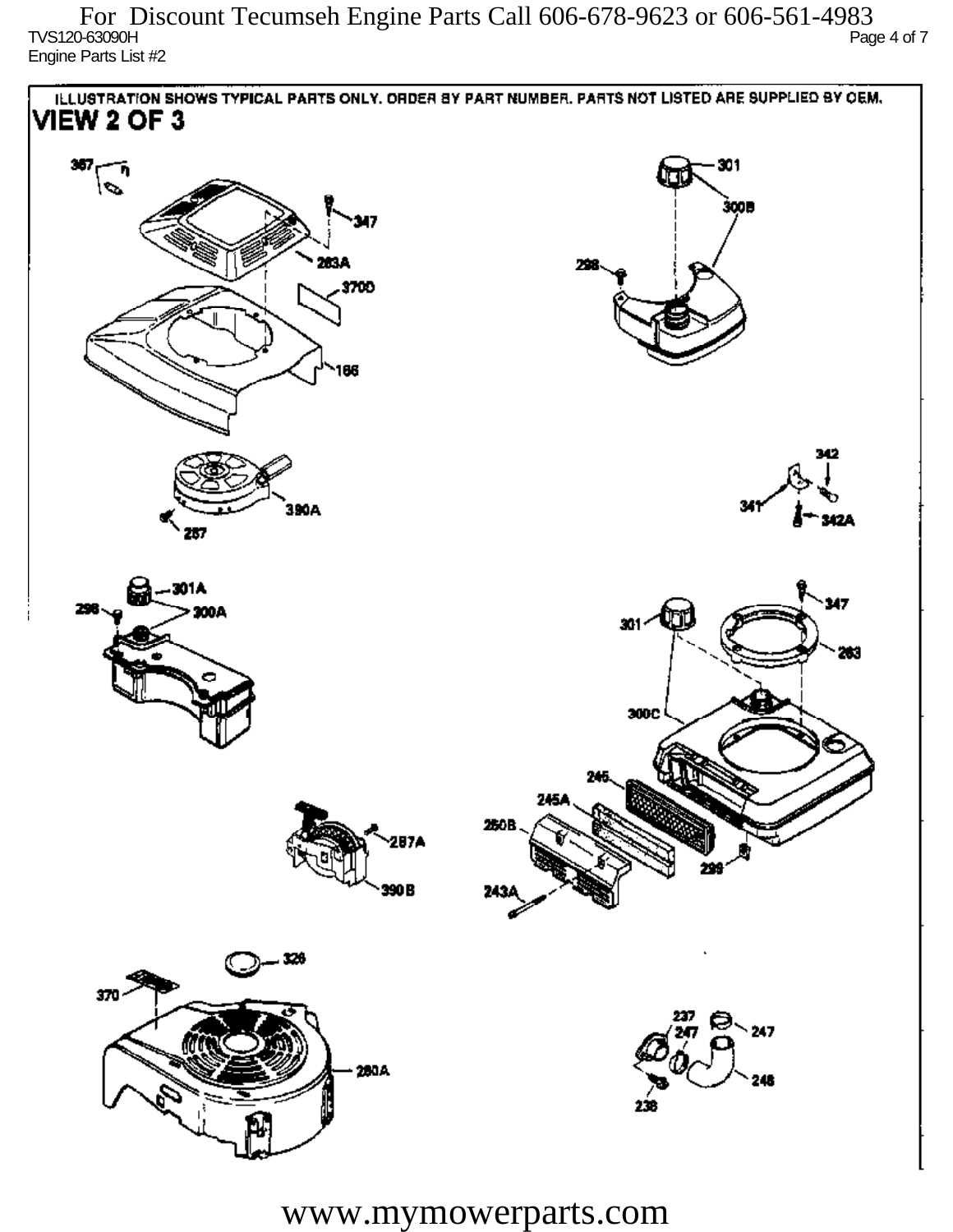| Ref # Part Number | Qtv | Description              |
|-------------------|-----|--------------------------|
| <b>RPMHigh</b>    |     | 3000 to 3300             |
| <b>RPMLow</b>     |     | 2000 to 2300             |
| 92 650815         |     | <b>Belleville Washer</b> |
| 238 650806        |     | 2 Screw, 10-32 x 5/8"    |
| 245 34340         |     | 1 Air Cleaner Filter     |
| 287 650884        |     | 2 Screw, 8-32 x 1/2"     |
| 298 28763         |     | 3 Screw, 10-32 x 35/64"  |
| 301 33032         |     | 1 Fuel Cap               |
| 370A 550223       |     | Name Decal               |
| 370 34346         |     | 1 Lubrication Decal      |
| 390 590688        |     | <b>Rewind Starter</b>    |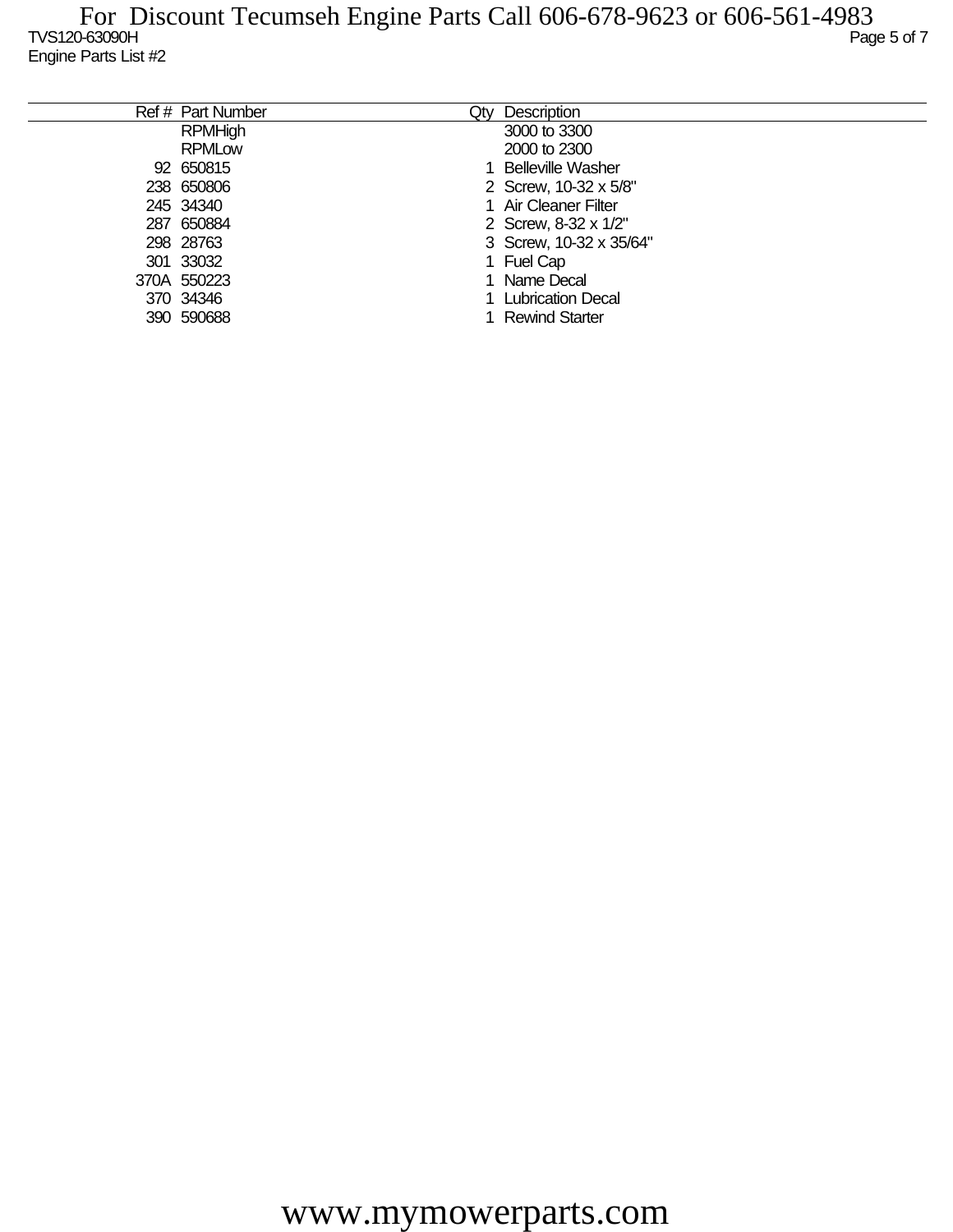TVS120-63090H Page 6 of 7 Engine Parts List #3 For Discount Tecumseh Engine Parts Call 606-678-9623 or 606-561-4983



www.mymowerparts.com